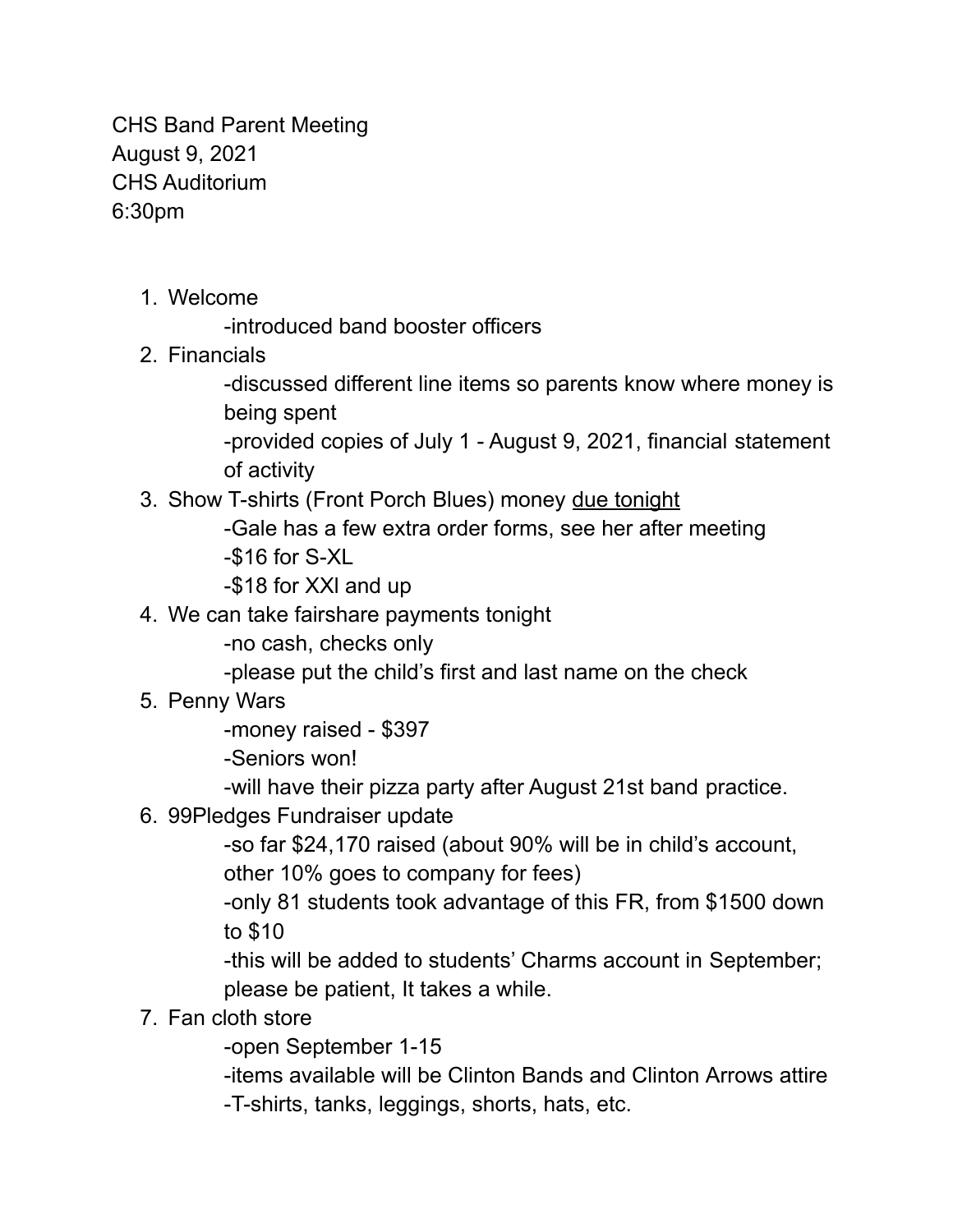- 8. Butter Braid Bread Fundraiser
	- -October fundraiser, will deliver before Thanksgiving
	- -SO GOOD!!

-we need to sell at least 400 units so the company will deliver to the school

9. Charms Volunteer is set up

-will have volunteer opportunities set up by this Friday -sign up for three shifts, at three separate games to get \$50 fairshare discount

10. Charms password

-school code is: clintonhsband; get this right first before entering your password

-Please keep your password! We cannot reset your password if you forget it

- 11. Saturday practice: Aug 21st, 8:00am 12:00noon -This rehearsal is still happening
- 12. \$30 for Travel Band

-Needs to be paid so your child can eat at away games -In Charms, under FIXED PAYMENTS (separate section from Fairshare)

-Ocean Springs is the first away game (THURS., August 26th)

13. BAND SHOES & Other Uniform Information

-Pay for band shoes in Charms, under FIXED PAYMENTS (separate section from Fairshare)

-buy compression shorts to wear under uniform

-can find at Wal-mart, amazon.com, etc.

- -keeps uniform looking smooth, not bunched up
- -Socks need to be ALL BLACK

-up to the knees

- -buy many pairs
- 14. Beginning of School Year Information

-Band Hall will open in the mornings before school at 7:45am

-Please pay \$35 school district band fee

-pay on MySchoolBucks or write check, make out to Clinton High School